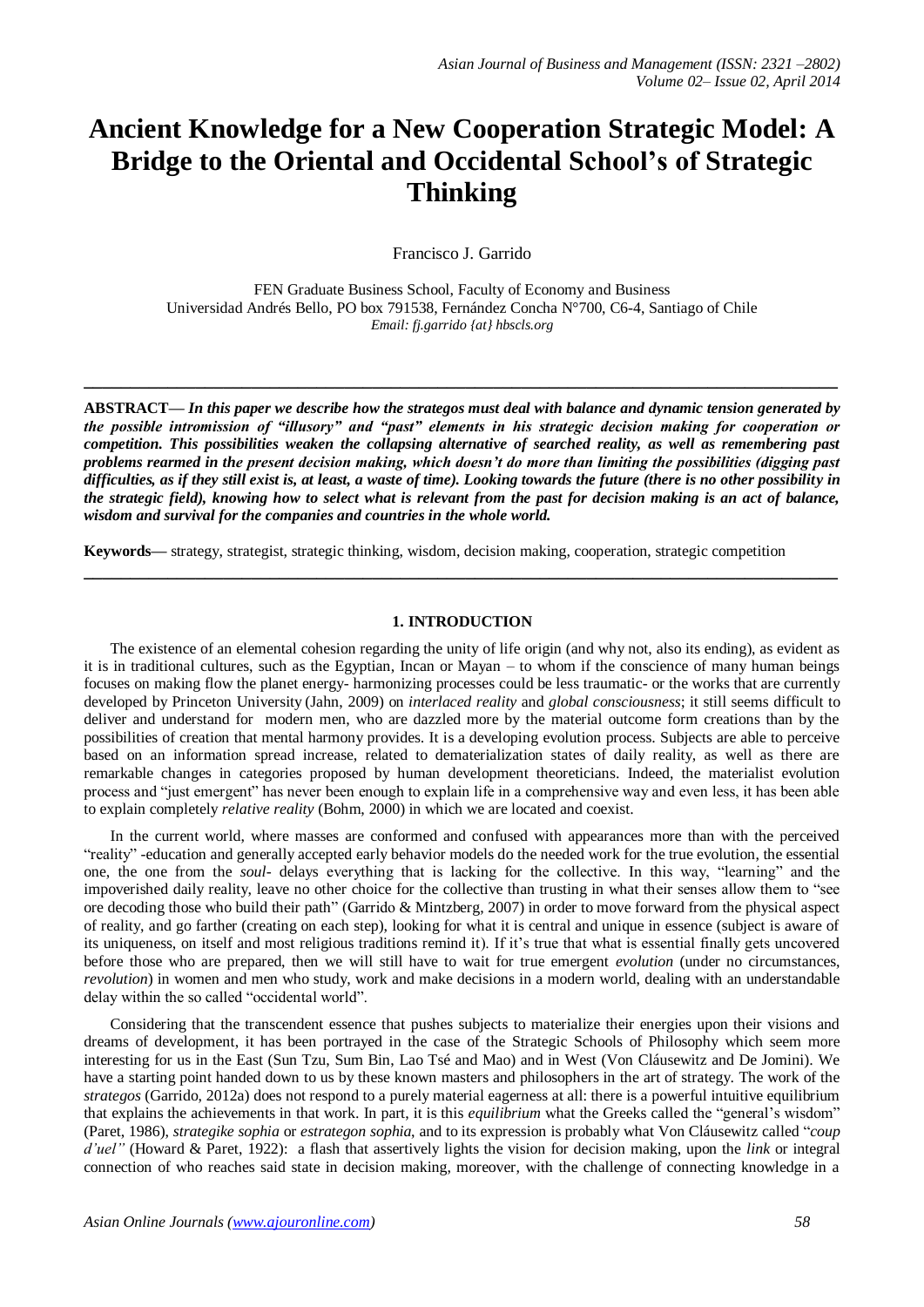coherent, integrated and systemic way, because the observer is not an "expert in parts and pieces" (Sengue, Scharmer, Jaworski and Flowers, 2004).

For this reason it is expected that the high level- decision maker, not only is the bearer of certain *breadth* of knowledge, but fundamentally, of *deep* knowledge for the appropriate direction of his/her objectives. Apparently, that historically told ability of going deeper into the intuitive-rational or material-spiritual *right equilibrium* in decision making is precisely what will make the difference about the strategist in taking the right choice of routes for the construction of a possible future, in all kind of organizations, institutions, companies and countries.

More than two thousand years ago, said equilibrium is what was captured in the decisions of wise generals (*strategos*), who came from the spiritual tradition of the East Asian's Taoism, and who from the military world with a constant effort exerted the equilibrium between the material and spiritual aspects of mankind. This was a greater challenge that was left into the kingdom generals hands (in the case of Sun Tzú into Wei's), who received philosophical and spiritual teaching at an early age.

For Eastern school, it is *Tao* (*The Way*) what allows the complete unfolding of the ancestral wisdom in life overall and particularly, in the battlefield. In Western School (especially early Greece) it will be the knowledge conditions (*strategike episteme*) and the wealth of the *strategos* (Army general and Landowner) what throughout time will bind together *strategike sophia* or the general's wisdom (Greek Byzantine period, 330 BC). In both traditions (Eastern and Western), we find persistent lines of fundamental agreements among which stand out –for purposes of the present workas the main task of the strategist to conceive strategy and take care that its manifestation will be expressed in concrete actions with a "sense of urgency" (Kotter, 2000) as we would say today. However, said main tasks to be exercised are inextricably conditioned to *personal qualities* and *conditions* of those who really exercise strategic functions. This is what makes the strategist (and the school's) so important and his/her equilibrium conditions in the decision making process: "the strategic equilibrium depends largely on the *strategist equilibrium"* (Garrido, 2013, p. 105).

# **2. THINKING STRATEGICALLY FOR A NEW COOPERATION**

Mintzberg (2009) point out the strategic planning as a "format of refilling" and they refer to strategic thinking as a "design of the strategic architecture", pointing at the creativity, exploration and comprehension of the discontinuities. The author clears up that "strategic thinking is not an alternative nomenclature to put all the things that fall down under the umbrella of strategic management; it is a way of particular thinking with clearly perceptible characteristics". In previous works (Garrido, 2009), we have already indicated that strategic thinking for us is: "a teaching system of perception and vision of reality that goes beyond what is noticeable". Therefore, from our point of view, strategy is a result thereof (each worldview suggests a particular vision of the world: mechanic vision, economic vision, holistic vision, for example).

This true *flash of comprehension* generates a new range of connections, similarities and differences, reason and unreason, in volumes only limited by the thinker-observer's own limitation to execute this act of perception of cognitive wholeness (rational, emotional and integral). Thus, thought is our first stop to define what we are dealing with, how to provoke a new range of *links* that enriches the strategic possibilities of our decisions? We could indicate- as we do it in our own MBA courses- that strategic thought is a *chaining of current and future value* equivalent to the strategy´s DNA or, as we usually call it in our works, "it is the equivalent to the musical essence, because the score is not the music, like planning is not the strategy" (Garrido, 2012b) and the true *input* of strategic planning. In that sense, the strategist makes an active contemplation of the context, which improves the quality proportionally to the stability and predictability thereof, upon his analytical-systematic quality to contemplate, reflects, decides and acts (so we can say that the thought solution had a sense of action; the result must intelligently move the company forward to reach a favorable situation maneuver-, as a result from this output, which concretely must lead us to make a decision and find the solution).

### *2.1. The strategist does not "compete"*

First of all, we have to mention that the word "competition" as defined in the RAE (Royal Spanish Academy) forces us to think about the actor (strategist) facing another actor (competitor or competition); it even states in its fourth meaning: "situation of companies that are rival within a market by supplying or demanding a same product or service" (Mintzberg, 2007). The thesis supposes that only upon such "competition", the need of designing a strategy arises "to be different and compete", according to Porter (2008). In other words, if we consider this starting point as true, we would suppose that strategy will depend on the existence of a competitor, person or enterprise, to be such (and this is not the original idea in the strategic field or in the way of mastery in some discipline).

As we have stated in previous lines, the voice "*strategos*" was born and systematized in Greece (classical Byzantine period, 330 b C) along the need of taking care of borderlands (precisely why first Romans historians called strategies the lands under the control of Athens' *strategos*. Although such origin was linked to land patrimony –evidently pragmatic- it is covered by "deep and rich traditions of the Greek-Athenian school" (Ricart and Garrido, 2012, p. 67-101), which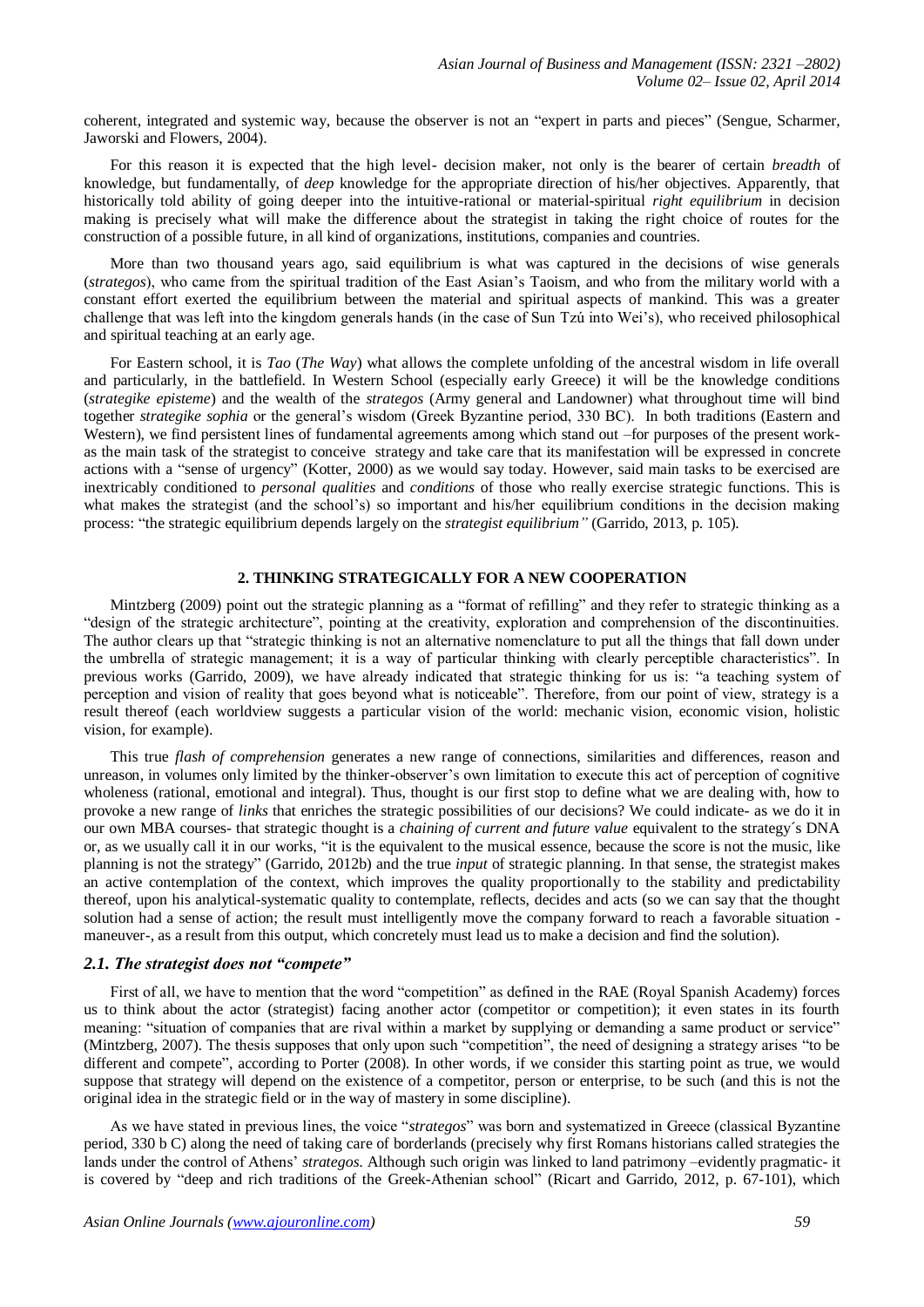explores the motivation why men wander on his spiritual and philosophic evolution. Therefore, strategic actions as well as war traps have been present in different periods of human history and in different places throughout the world. They became doctrines, principles and systems which generate teachings and build thinking schools based on authors and masters' teachings and disciplinary formation. If we recovered the available history from the strategist actions, it emerges a sort of logbook with no systematic rigor. However, it is an acceptable knowledge that was collected through time from each strategist who has conducted actions with strategic or tactic effects; it has been unintentionally fed from the rich Eastern School and the Western School of strategic thinking (in this work we have permanently referred to the Eastern School with a certain admiration and supremacy from Western's, what is chronologically explained by historical moments in which each one is developed and our impression on the philosophical contributions that the Eastern School has provided from a historical point of view and, to this work in particular. Besides, the Eastern School is the one that inherited us a world view that stops astonished before the world, which in Aristotle words, it explains the birth of wisdom. This is a short mind detention in world vision to separate India and Greece from the rest).

Therefore, when we speak about "schools of strategic thinking" in the way of Mintzberg (1998), we are reviewing centuries of experience and history (some of them told orally, others completely or partially written). They have been inherited as "strategic principles" and sometimes come from the deep philosophy they are part of, or they are expressed upon practical experiences (usually referred to the battlefield). This tradition, on its oral component- such as it occurred in Greece, for example- is inherited from *strategos* to *strategos*, "frequent in handcrafters or masters schooling where the art of war is born" (Paret, 1986). *Strategic thinking* is part of the "strategic school", which assumes some shared and systematized way of thinking by a collective of masters and apprentices (Garrido, 2012a). For each strategic thinking school, there is a specific way to do things and solve problems that make them different from the others (even taking into consideration the continuous and natural intersections). As stated by Ghemawat's (2007), "historical perspective organizes changes in strategy conceptions, according to how the participants of this field imagined it or applied it (...), and it allows us to identify patterns; otherwise everything would be a chaotic tangle of ideas".

Overall, the Western school is characterized by a pragmatic derivation of peace and war principles, also oriented by a clear need of looking after borderlands and land order. In Rome, Frontinus (who is not considered as a thinker, but rather a collector) who after developing treaties and aqueducts undertook the task of trying to systematize the knowledge in tactics and strategic decisions of generals in a work called *"Stratagemata".* This was a collection of Roman and Greek examples through which the author addressed that "general should be an old man in character, which means that his moderate advices shall be taken into consideration".

On other part of the globe called the Eastern School, strategic thinking was deeply influenced by the philosophic traditions that welcomed them. It is clear that this spiritual and philosophical perspective that shows us the way of living (Tao) is present in each right expression of the ways that Eastern strategos will usually take to command their armies. We chose some influential Taoist ideas for generals or strategos' decision making: *reality*, the world is just a map of what exists and what might exist.

External experiences are useful for feeling the world and the inner experiences; to understand it. Both experiences are the same within the Tao: they are just different among men. A strategos born in the Eastern philosophical cradle has had an early contact with these truths and subsequently, has been influenced on how he sees the world: for him, decision making on war or peace have a transcendental (spiritual) sense, therefore, he understands the urgency to comprehend the world that "exists and might exist" upon his own decision making. In this sense, Guivert's contribution is related to how we could "spiritualize our battle", developing a warrior's spirit and motivating others to achieve the superior objective (Palmer, 1986). In regards to *dualities*: "life and death are abstractions of the growing process. Difficulty and easiness are abstractions of progress; close and far are abstractions of location; strength and weakness are control abstractions, music and speaking are harmony abstractions; before and after are sequence abstractions" (Hansen, 2009). Based on these principles, strategos harmonizes his way towards the art of war guided by a sense of growth including the fact that losing or not lives on the battle- even his own- shall not hinder said growth. This allows that only what is essential and relevant stays in control: "the strategic sense, not its abstractions" (Garrido, 2013).

Continuing with *dualities*, the Tao (Hansen, 2009) teaches the general to develop conditions that improves his strategic wisdom (similar model to Greek *strategike sophia*): "wise men controls with no authority; he lets all things to ascend and fall; feeds but does not interfere; gives without being asked and is satisfied". These teachings would be transferred into the general's life and battlefield, understanding that we are at the Eastern cradle, where cultural life and value patterns coincide between control and battalion: one thing is to give orders and the other is that they are complied with.

In Eastern philosophy, explanations based on conditions and nature flows suggest the appropriate performance of the being. The Tao explains how in the nature of a wise man some truths reside: "nature is not kind; it treats all things impartially. Wise man is not kind; he treats all people *impartially*". The *strategos* must observe the environmental conditions as well as his impressions and, in this way, let flow the impartial nature of things for a better decision. It is interesting how the I Ching philosophy has influenced decision making and the recommendations derived from its deep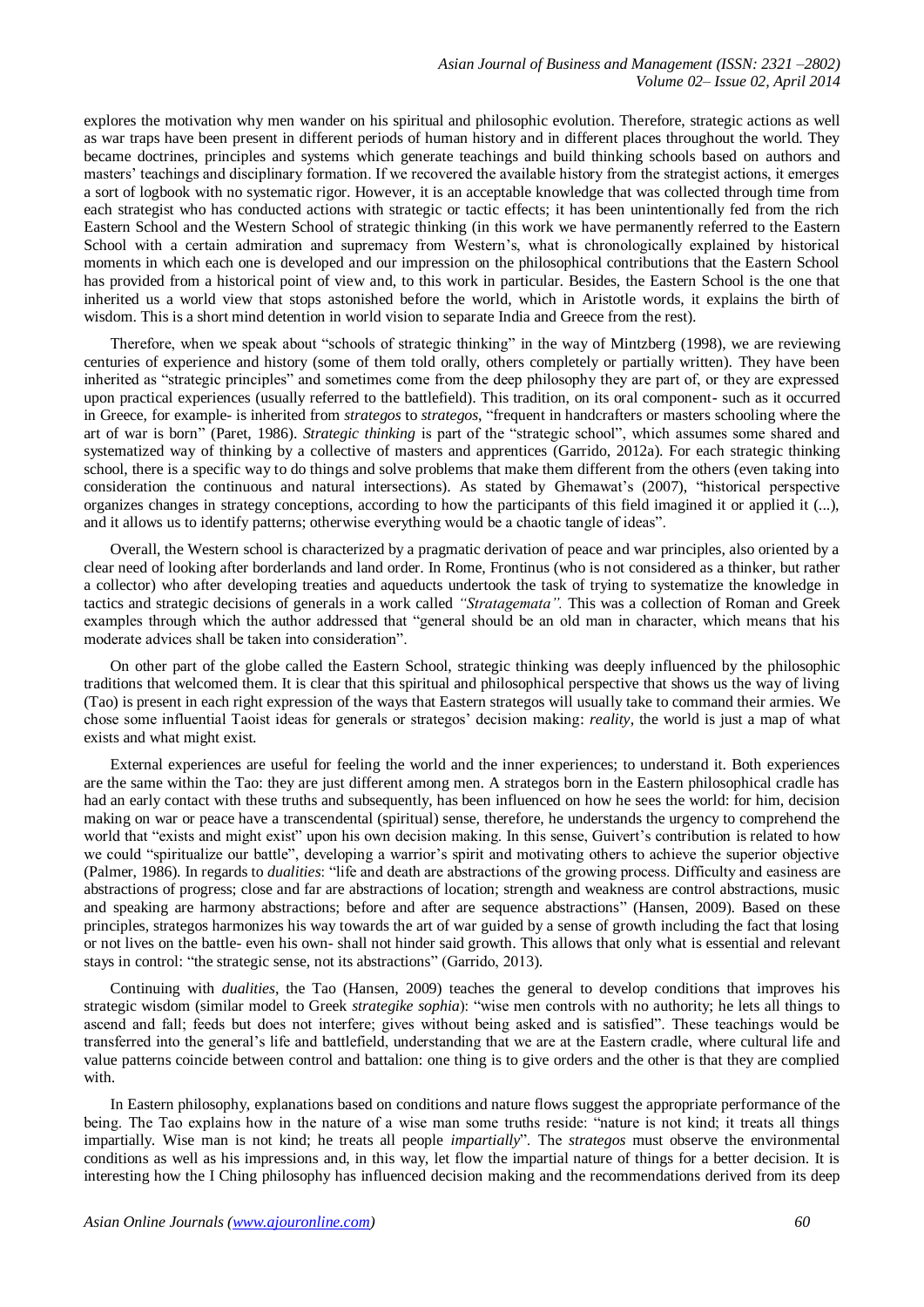teachings written in texts that collect millenary orientations for a better performance on the battlefield (there is no philosophical or spiritual comparison with works and teachings born in Western schools of strategic thinking). In Sun Tzu work "The Art of War" (Sawyer,1994), we recognize for instance, teachings that enable the wise general to "observe his body as accidental", so that he does not waste energy in short-term objectives.

#### *2.2.* **Regarding** *wealth* **and** *value*

Teachings lead the strategos to understand that the most important things in the universe are those which indeed *are not things*. Inner/outer paradox instruct us through the following teaching: "thirty radiuses join in the middle; thanks to the hole, we can use the wheel. Mud is shaped in a vase form; thanks to the hole, we can use a glass. Walls are built all over the world; thanks to doors, we can use the house" (I Ching). *Wealth* comes from what exists, but what's *valuable* comes from what doesn't exist. The strategos formed in Eastern school and who has dedicated efforts to shape his strategic wisdom, will recognize the value of what is under the apparent wealth of material effects (on the battlefield, for instance) and valuable rewards blooming before wisdom's eyes.

Finally, the Tao advises us "calm owns agitation", evidencing the relevance of who runs a company. Therefore, the manager, director or strategist must develop the capacity to keep the balance when uncertainty or agitation moves the environment and the supervised ones. According to the words of Tao: "who runs a large company shall not act lightly or agitated; by acting lightly, he loses contact with the world; by acting with agitation, he loses contact with himself". (may be reading Sun Tzu carefully will provide us the possibility of recognizing the applications of the Tao's teachings, which remind us wisdom principles of the general: "Those who know men are wise. Those with self-knowledge are luminous".

## **4. CONCLUDING REMARKS**

In the Western school (characterized by a pragmatic derivation of peace and war principles) and in the Eastern school of strategic thinking the *strategos* develops an adaptation process to the path and during the exercise of anticipated adaptation is where the principal part of his courage for decision making resides for the ability of going deeper into the intuitive-rational or material-spiritual *right equilibrium* in decision making, is precisely what will make the difference about the strategist in taking the right choice of routes for the construction of a possible future, in all kind of organizations, institutions, companies and countries.

In decision making (for cooperation or competition), the *strategos* knows he must deal with balance and dynamic tension generated by the possible intromission of "illusory" and "past" elements. Illusory possibilities weaken the collapsing alternative of searched reality, as well as remembering past problems rearmed in the present decision making, which doesn't do more than limiting the possibilities (digging past difficulties, as if they still exist is, at least, a waste of time). Looking towards the future, knowing how to select what is relevant from the past for decision making is an act of balance, wisdom and survival.

For someone to explore and research in the strategic field, and for someone who practices in the business world, the problems and difficulties are valuable opportunities to practice the nice exercise of finding solutions, improving mental tuning and exercising the contact with his essence of future decision making, at present value.

#### **5. REFERENCES**

- [1] Bohm, D. (1992). *La totalidad y el orden implicado*. Barcelona: Kairos
- [2] Garrido, F.J. (2013). *The Soul of the Strategist II*. China: Henawi Publishing
- [3] Garrido, F.J. (2012a). *Estrategas*. Madrid: McGraw-Hill.
- [4] Garrido, F.J. (Ed., 2012b). *Lo que se aprende en los mejores MBA del mundo* (3 vols.). Barcelona: Gestión 2000
- [5] Garrido, F.J. (2009). *Pienso, luego Planifico*. Santiago of Chile: Executive Business School Press
- [6] Garrido, F.J. (2007). *Pensamiento Estratégico*. Barcelona: Gestión 2000 (in collaboration with Henry Mintzberg)
- [7] Ghemawat, P. (2007). *Redifining the Global Strategy*. Boston, MA: Harvard Business Press
- [8] Hansen, Ch. (2009). *The Art of Harmony: On Tao Te Ching*. London: Oxford University Press
- [9] Howard & Paret (1989). *Carl Von Clausewitz On War.* New Jersey: Princeton University Press
- [10]Jahn, R. "The Challenge of *Consciousness*". Journal of Scientific Exploration, Vol 15, N4, p.p. 443-457, 2001.
- [11]Kotter, J. (2008). *A Sense of Urgency.* Boston, MA: Harvard Business Press
- [12]McGahan, A., Porter, M.: "How Much does Industry Matter, Really?". Strategic Management Journal, (18), 15- 30, 1997.
- [13]Mintzberg, H. (2009). *Managing*. San Francisco Ca.: Berrett-Koehler Publishers
- [14]Mintzberg, H. (2007). *La Ilusoria Estrategia*. Garrido, F.J. (2007). *Pensamiento Estratégico* (pp.91-137). Barcelona: Deusto